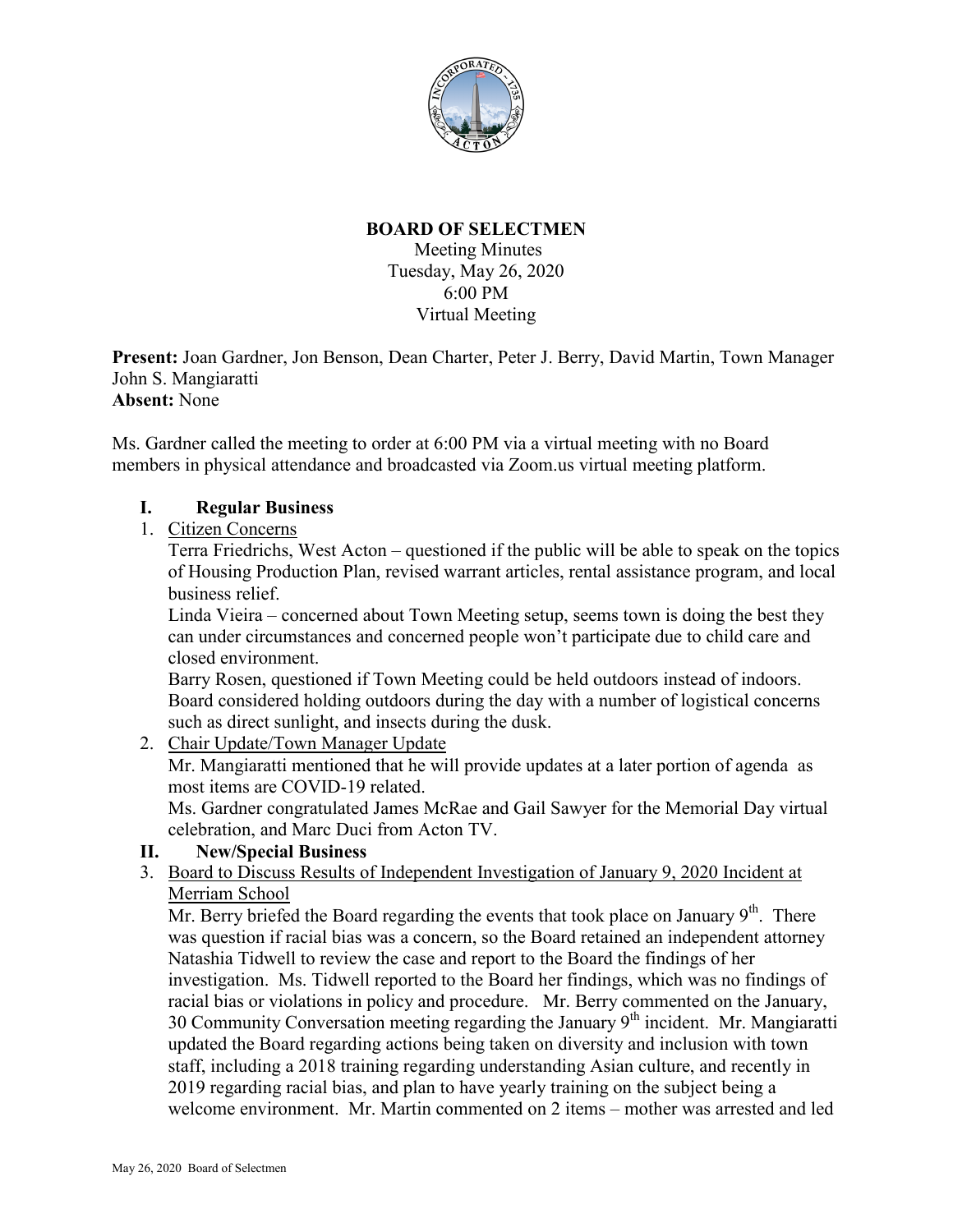

out in handcuffs, and would like to see in future if person not a threat be escorted out of the building, and the mother had no advocate – would like to see policy and procedure put in place that for future parents have an advocate on site either school or police Department. Mr. Charter questioned if the report would have any effect on the officers involved and their careers in Acton. Chief Burrows believes that he officers will be satisfied with the report findings.

Jennifer Park, (no address given) – questioned about any communication between the mother and child for the investigation, interviews were conducted with Police, Fire and School officials, questioned about incident command policies in place for similar situations at the school.

Terra Friedrichs, West Acton – commented about a concern that the special counsel is contracted with the town, and that the town has an interest regarding the findings.

### 4. Housing Production Plan Discussion and Vote

**Mr. Benson moves the Board of Selectmen formally adopt the Housing Production Plan dated May 19, 2020 together with the Appendix containing all comments received and disposition of those comments, MR. Martin seconds. MR. Charter called roll:**

**Mr. Berry – aye**

**Mr. Martin – aye**

**Mr. Benson – aye**

**Ms. Gardner – aye**

**Mr.. Charter – nay**

# **The Board voted 4-1, the motion carries.**

The HPP will be submitted to the Massachusetts Department of Housing and Community Development for its review and approval. The extended timeline for the citizen comment period saw the addition of 246 comments. Considerable support was expressed for reuse and rehabilitation of existing properties to meet affordable housing needs. Shared housing goals emerged, notably affordable senior and disabled housing, adult group housing and downsized housing for those longtime residents 55 and older who wish to remain in Acton. Critical to last night's conversation was the recognition what the HPP is and what the HPP is not. It is a document updated every five years to inform the DHCD of Acton's progress towards achieving the 10% Chapter 40B affordable housing threshold and the steps the town is taking to reach it. (It is the DHCD that grants 40B safe harbors, like the two year safe harbor Acton is now in.) The document is both aspirational and practical. Important to note is the DHCD will not hold Acton to the strategies identified in the Plan. What the HPP is not is a new zoning bylaw, a regulation or a commitment on the Town's part.

Terra Freidrichs, West Acton commented on the final draft.

5. Approval of the North Acton Fire Station Project

Where a site plan special permit is not required for municipal projects pursuant to Acton Zoning Bylaw Section 3, but the North Acton Fire Station Design Team sought sit plan review for that project from the Board of Selectmen, **Mr. Charter moves that the Board generally approve the site plan presented to this Board on May 12, 2020, and direct**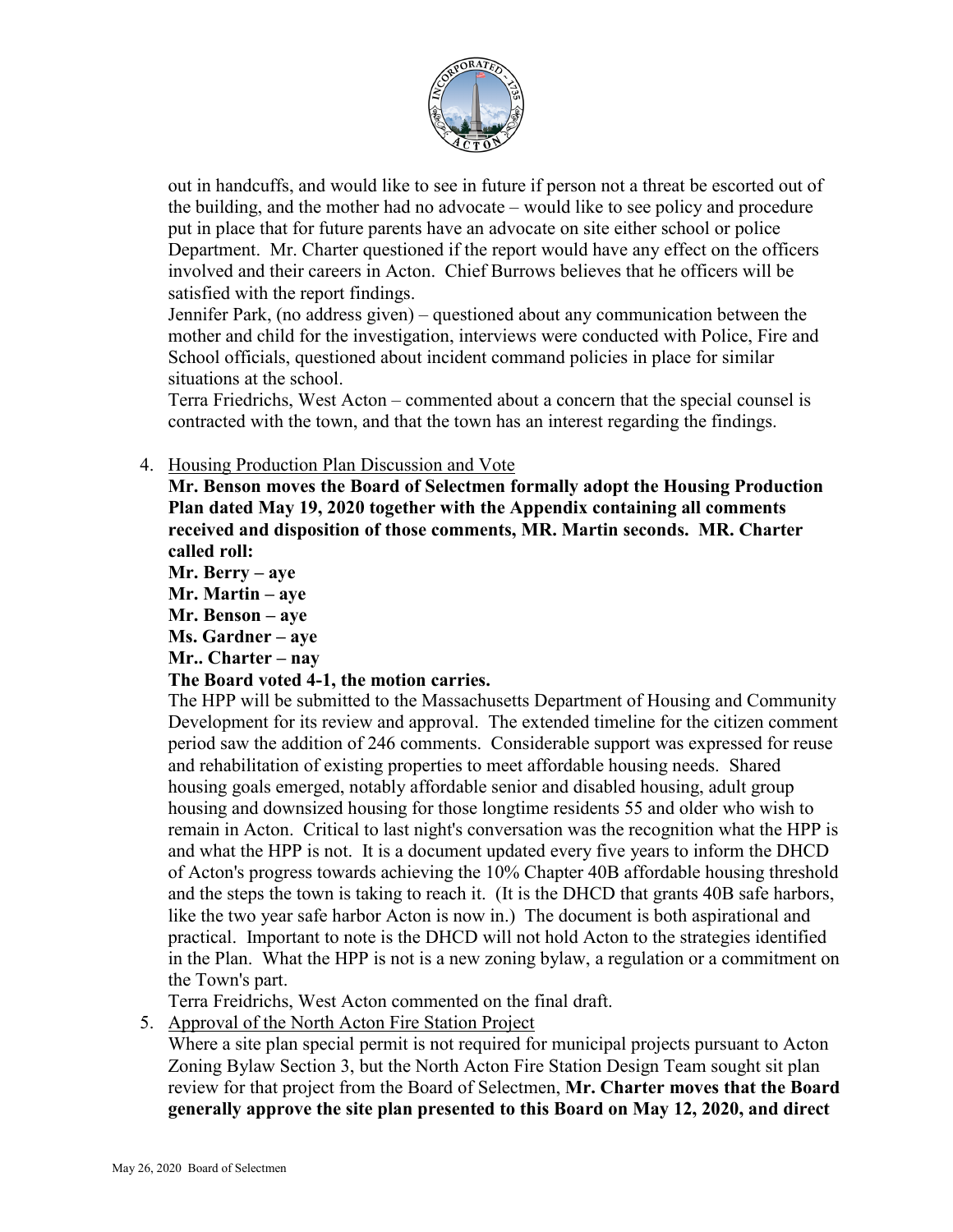

**the design team to continue to work with Town Planning Staff to obtain al necessary approvals required for issuance of a building permit for that project, Mr. Benson seconds. Mr. Charter called roll:**

**Mr. Berry – aye Mr. Martin – aye Mr. Benson – aye Ms. Gardner – aye Mr. Charter – aye The Board voted 5-0, the motion carries.**

6. Review Revised Warrant Articles for the June 29, 2020 Annual Town Meeting

Mr. Mangiaratti updated the Board after discussion last week and decreased the warrant to 30 articles and several on consent. 3 School Street Article and Article 10 consumption of alcohol on town properties to remain on warrant (article 10 to be on consent). Board requested the Town Manager to work with the Citizen Petitions regarding postponing the articles to the next Town Meeting. The Town Moderator will devise an entrance and exit plna for pre-town meeting and post town meeting.

7. Updates and Discussion Regarding COVID-19 Pandemic Mr. Mangiaratti updated the Board regarding the phase 1 opening that started yesterday, NARA Park opening with restrictions in place. BOH meets this week. Working on plans for Town Hall re-opening.

# 8. Review Proposed Rental Assistance Program

Mr. Mangiaratti informed the Board there is \$50,000 in rental assistance available and ranging from \$350 - \$800 per month for Acton residents demonstrating lost income due to COVID-19 through the Regional Housing Services Office through CARES Act funding (for 4 months). **Mr. Berry moves to commit \$50,000 from the CARES Fund to retain RHSO to run a rental assistant program that constitutes a public purpose, Mr. Benson seconds. Mr. Charter called roll:**

- **Mr. Berry – aye**
- **Mr. Benson – aye**
- **Mr. Martin – aye**
- **Ms. Gardner – aye**
- **Mr. Charter – aye**

**The Board voted 5-0, the motion carries.**

9. Discuss Local Business Relief

Mr. Mangiaratti informed the Board that there is a total \$100,000 in grants available up to \$4000 per business for relief to small Acton businesses to meet operational expenses to preserve payroll not covered by other federal programs

John Raguin, owner of Hit the Net Sports, requests Board to allow more money since many businesses are on the verge of shutting down. Requests to get the applications out immediately, need more money allocated and suggest the Board meet more frequently to get this program running quickly.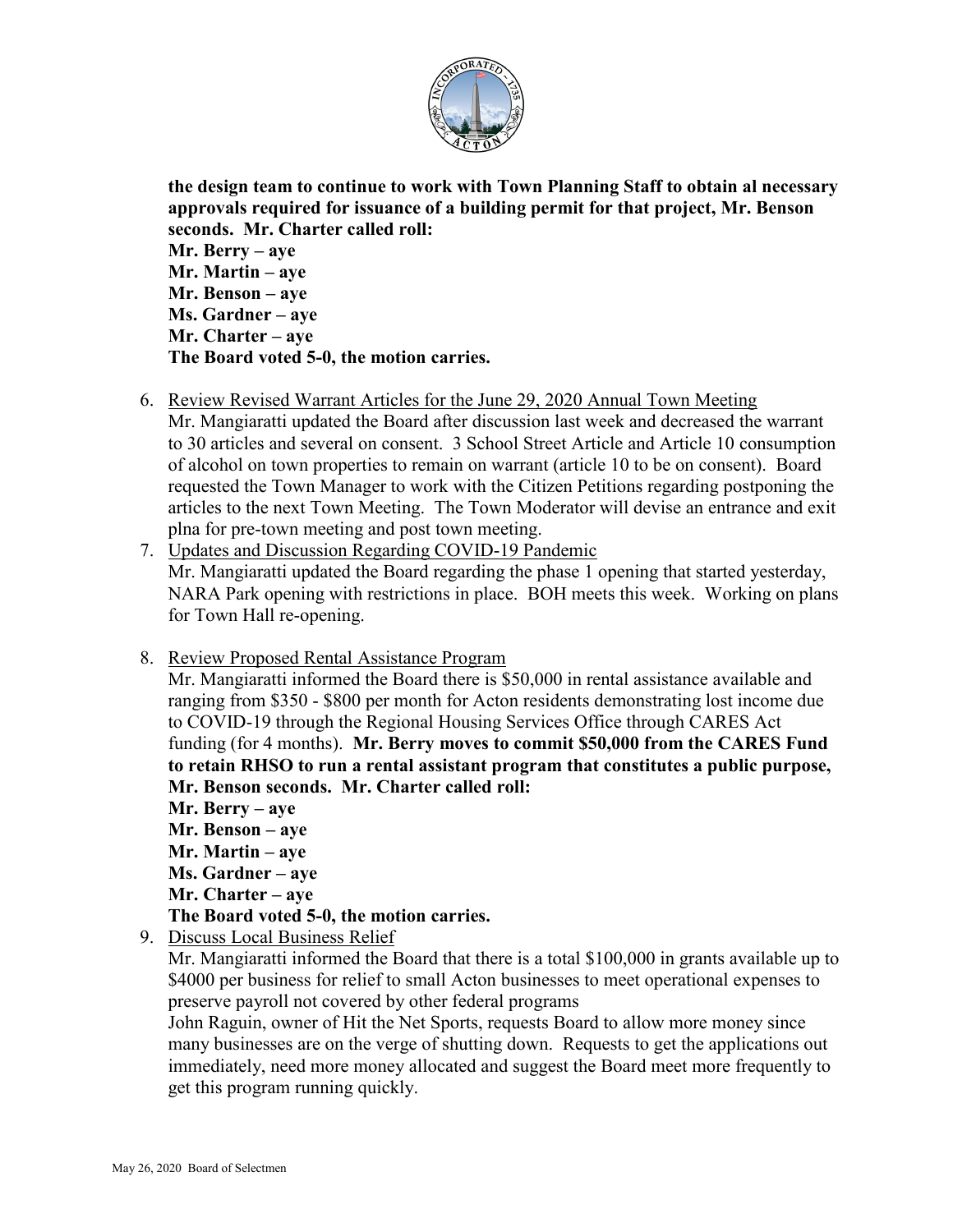

Ray Yacouby, Koko Fitness – PPE only covered 25% towards rent, which is 90% of the owner's expense. Requests Board push the application process.

**Mr. Charter moves the Board of Selectmen approve the sum of \$75,000 to start a business relief program which we feel is necessary and provides a public purpose to deal with the COVID-19 issue, Mr. Benson requests to amend total amount to \$100,000, Mr. Martin seconds. Mr. Charter called roll:**

- **Mr. Benson – aye**
- **Mr. Martin – aye**
- **Mr. Berry – aye**
- **Ms. Gardner – aye**
- **Mr. Charter – aye**

#### **The Board voted 5-0, the motion carries.**

Mr. Mangiaratti proposed another program to assist local business regarding additional retail space to allow them dining and retail use of parking spaces, sidewalk, and grass to be done in a safe way with a quick review from the Land Use Division.

**Mr. Charter moves to authorize the Town Manager to work with Town staff to relax zoning requirement the use of outside space with existing businesses, Mr. Martin seconds and requests to amend the motion to include "during the COVID-19 emergency" . Mr. Charter called roll:**

**Mr. Benson – aye**

**Mr. Martin – aye**

**Mr. Berry – aye**

**Ms. Gardner – aye**

**Mr. Charter – aye**

### **The Board voted 5-0, the motion carries**

### 10. Consider Recommended Revisions to the FY 2021 Budget

The Selectmen approved the Town Manager's revised FY21 budget, which includes a reduction in the increase of municipal spending over FY20 from 2.94% to 2.34%. **Mr. Martin moves to change the FY21 Budget from what was approved in March to level fund revenue sources and reduce capital by \$215,000, Mr. Benson seconds. Mr. Charter called roll: Mr. Benson – aye Mr. Martin – aye Mr. Berry – aye Ms. Gardner – aye Mr. Charter – aye The Board voted 5-0, the motion carries.**

#### **III. Consent Items**

None

# **Mr. Martin moves to adjourn, Mr. Charter seconds. Mr. Charter called roll: Mr. Benson – aye**